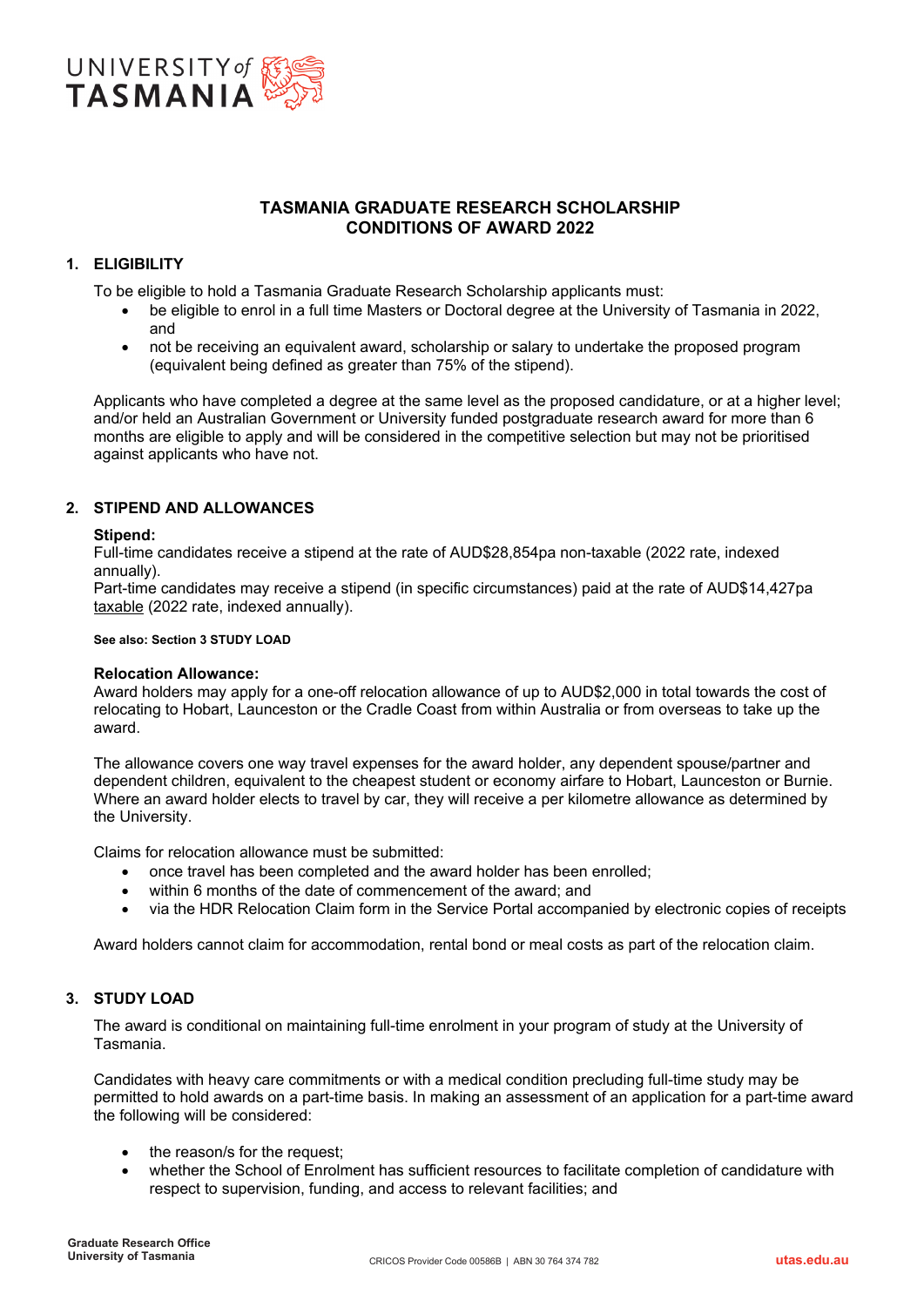whether any thesis submitted by the revised expiry of the maximum degree period will as a body of work still form a supervised, independent and significant contribution to knowledge.

Employment will generally not be a permissible reason to hold a part-time award. Under exceptional circumstances, requests for part-time awards while employed part-time may be considered by the Dean. Part-time awards are not available to applicants seeking to undertake paid employment on a full-time or on a substantial part-time basis.

A part-time award holder must be enrolled as a part-time candidate and is expected to progress at half the rate of a full-time award holder. Award holders approved to study part-time may revert to full-time study at any time. A candidate will be expected to spend the following hours per week progressing their candidature: 38 hours when enrolled full-time, or an average of 19 hours when enrolled part-time.

The University may require the holder of a part-time award to convert to full-time if the exceptional circumstances which were the basis of approval no longer apply.

Under Australian Taxation Law part-time stipends are taxable. Candidates should seek independent taxation advice as the University does not provide advice regarding taxation.

**See also: Section 7 EMPLOYMENT**

### **4. TENURE**

The duration of the award is 3 years and 6 months for a Doctoral candidate and 2 years for a Masters candidate. There are no provisions for an extension.

The Dean of Graduate Research may approve the transfer of an award from a Masters degree to a Doctorate. Similarly, an award for Doctoral studies may be converted to a Masters award. The maximum duration of a transferred award becomes that for the new degree.

The duration of the Tasmania Graduate Research Scholarship will be reduced by any periods of study undertaken towards the degree prior to the commencement of the award.

Tenure is always subject to satisfactory progress and terminates on the expiry of the award or on submission of the thesis for examination, whichever is the sooner.

# **5. COMMENCEMENT**

Scholarship awardees are required to enrol and commence study at the University by the maximum commencement date stated on their letter of offer.

If an awardee wishes to delay commencement a written application must be submitted prior to the original commencement date stated in the letter of offer and in accordance with the [HDR Admissions, Selection &](https://www.utas.edu.au/research-admin/graduate-research/policies-and-forms/hdr-policies)  [Enrolment procedure.](https://www.utas.edu.au/research-admin/graduate-research/policies-and-forms/hdr-policies)

A delayed commencement beyond 1 December 2022 will only be approved in exceptional circumstances. If the awardee does not enrol and commence by the maximum commencement date stated on their letter of offer and permission to delay commencement is not granted, then the offer of the award lapses.

# **6. LEAVE ENTITLEMENTS**

# **PAID LEAVE**

Leave entitlements are pro-rated for part time candidates.

#### **Annual leave**

- Candidates are entitled to 20 working days paid recreation leave each year (accruable). This period does not extend the normal duration of the award.
- The academic unit will manage the application for and granting of annual leave provisions at their discretion.
- The agreement of the Supervisor must be obtained before leave is taken.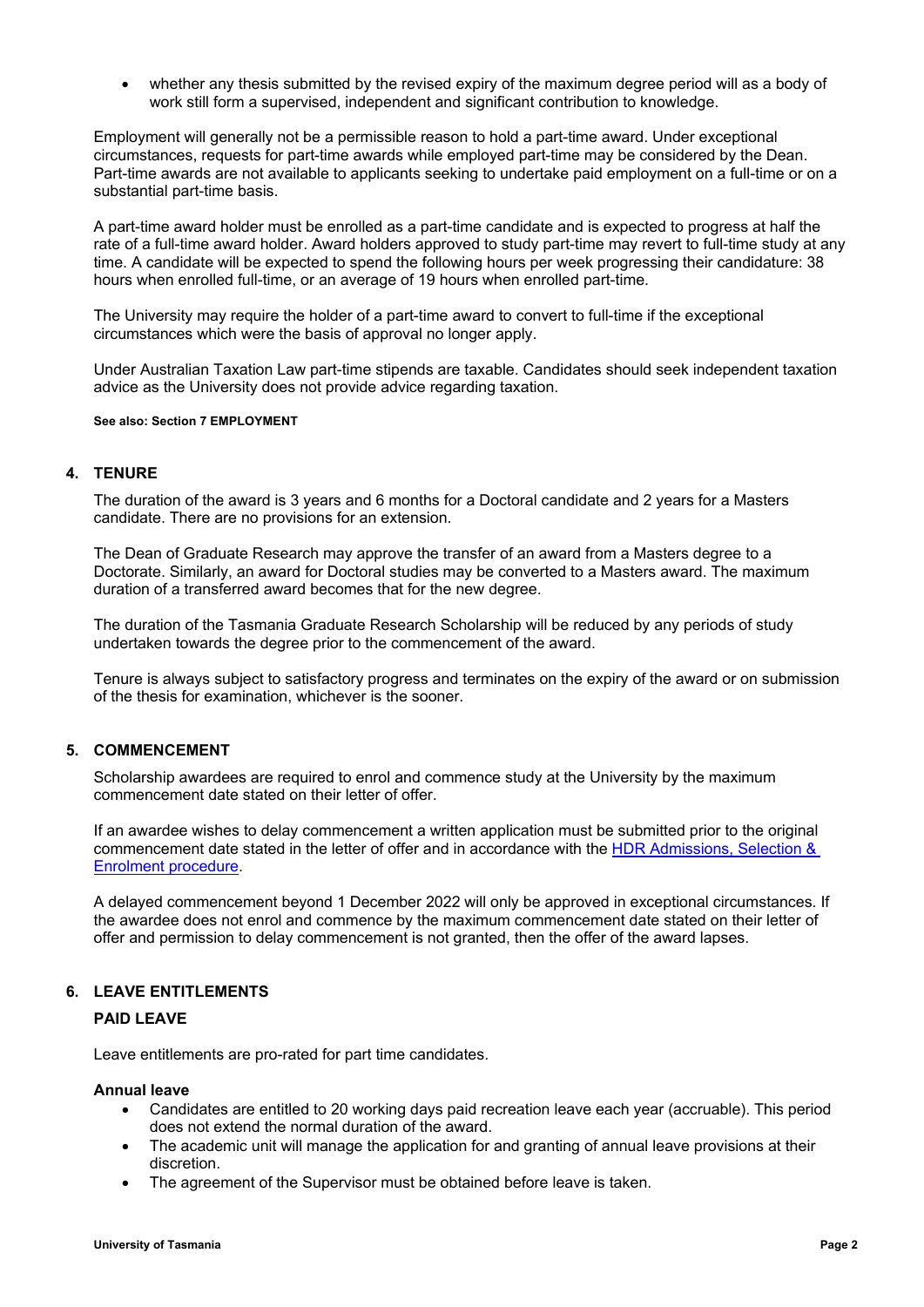### **Sick leave**

- Candidates are entitled to 10 working days paid sick leave a year (accruable). This period does not extend the normal duration of the award.
- The academic unit will manage the application for and granting of the 10 working days sick leave provision at their discretion.
- For medically substantiated periods of illness lasting longer than ten working days, candidates may receive up to a total of 12 weeks paid sick leave which is additional to the normal duration of the award. Applications for extended sick leave must be submitted via the Service Portal, accompanied by medical certification and endorsed by the Supervisor, Graduate Research Coordinator and Head of School.

### **Maternity Leave**

- Award holders may take up to a maximum of 12 weeks paid maternity leave.
- Paid maternity leave may only be taken once and may not be taken within the first six months of the award (unpaid maternity leave may also be accessed in addition to paid leave, see below).
- Periods of paid maternity leave are additional to the normal duration of the award.
- Applications for maternity leave must be submitted via the Service Portal, accompanied by medical certification and endorsed by the Supervisor, Graduate Research Coordinator and Head of School.

### **Parental Leave**

- Candidates who are partners of persons giving birth and who have completed six months of their award, may take up to a maximum of 2 weeks paid leave during a period through 1 week before the expected birth and 5 weeks after the birth of the child.
- This leave can be taken only once during the tenure of the award (additional parental leave may be accessed as unpaid leave, see below).
- Paid parental leave is additional to the normal duration of the award.
- Applications for parental leave must be submitted via the Service Portal, accompanied by medical certification and endorsed by the Supervisor, Graduate Research Coordinator and Head of School.

### **UNPAID LEAVE**

Award holders may apply for periods of unpaid leave.

- Candidates who have not completed 12 months of their award or who wish to take a period of unpaid maternity leave in addition to the period of paid maternity leave may apply for an unpaid leave of absence.
- The total period of leave from the award during its duration generally may not exceed 12 months. In exceptional circumstances, where the recipient of the award can demonstrate reasons outside their control, additional periods of leave may be granted. Only under exceptional circumstances will leave be possible beyond 2 years in total.
- The end date of the award will be adjusted to account for the period of unpaid leave approved by the University.
- Applications for a leave of absence should be submitted via the Service Portal in line with the [HDR](https://www.utas.edu.au/research-admin/graduate-research/policies-and-forms/hdr-policies)  [Candidature Management and Enrolment Variation procedure](https://www.utas.edu.au/research-admin/graduate-research/policies-and-forms/hdr-policies)

# **7. EMPLOYMENT**

A candidate is expected to spend the following hours per week progressing their candidature:

- 38 hours when enrolled full-time; or
- an average of 19 hours when enrolled part-time

A candidate's award may be terminated or they may be placed on probation if the University does not consider that their progress is satisfactory.

#### **Full-time candidates**

A full-time candidate may undertake *limited* work experience or employment during candidature provided it:

- does not interfere with the timely progression and completion of their research project;
- does not exceed on average over a 12-month period, 20% of a full-time load i.e. 365 hours per annum (this does not apply to work undertaken outside of the 38 hours per week that is dedicated to the research project);
- is documented in an updated Research Plan; and
- is endorsed by the academic unit.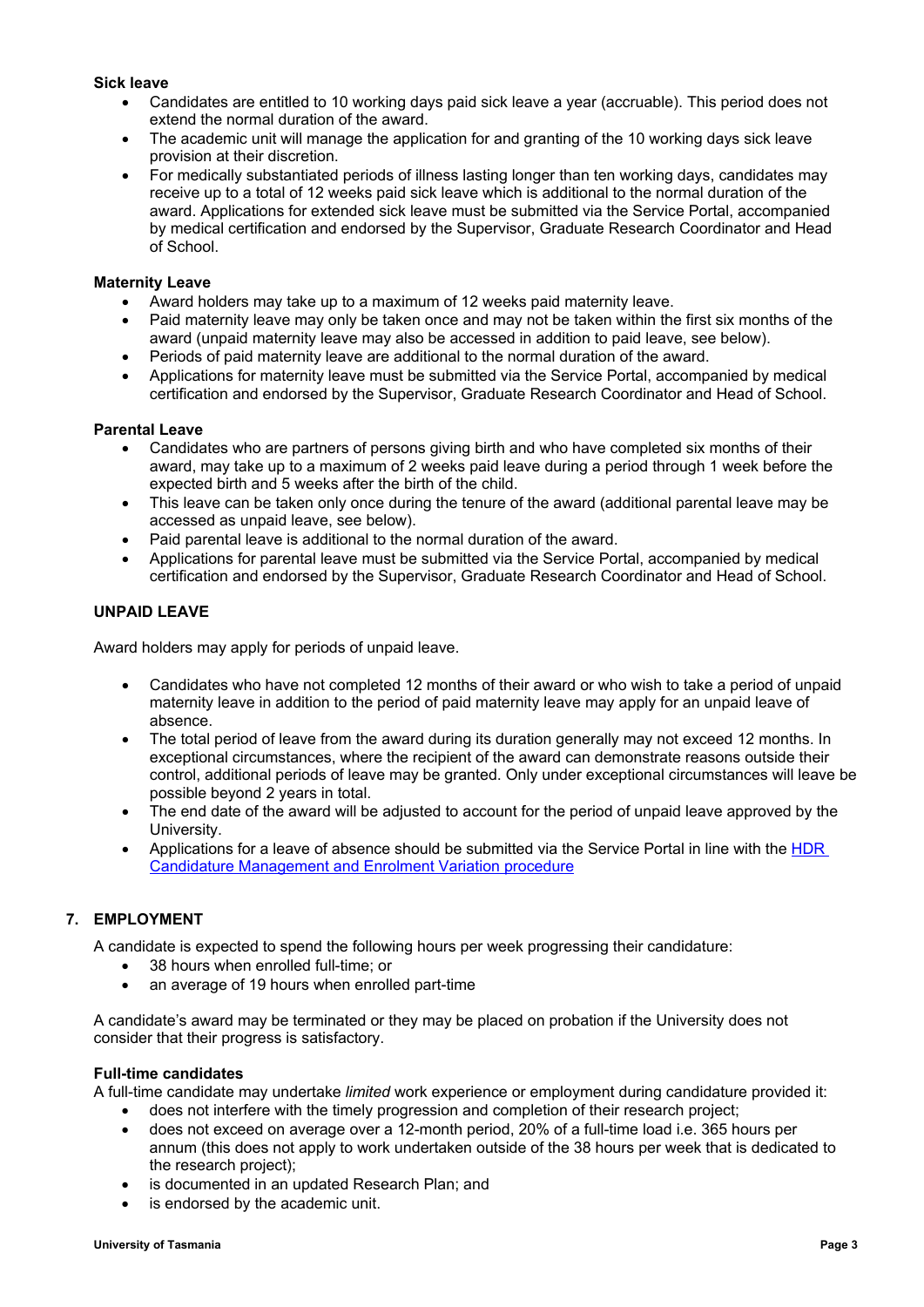#### **Part-time candidates**

Unless otherwise approved by the Dean, recipients of a part-time award are subject to the same restrictions on employment as full-time award holders (listed above).

**See also: Section 3 STUDY LOAD**

## **8. TRANSFER**

Tasmania Graduate Research Scholarships are tenable only at the University of Tasmania.

### **9. RESEARCH OVERSEAS**

Candidates may be permitted to undertake fieldwork or research overseas when this is considered necessary by the supervisor and Head of School. Applications for overseas study should be lodged with the Graduate Research Office prior to commencement of the overseas study in accordance with the [HDR Candidature](https://www.utas.edu.au/research-admin/graduate-research/policies-and-forms/hdr-policies)  [Management and Enrolment Variation Procedure.](https://www.utas.edu.au/research-admin/graduate-research/policies-and-forms/hdr-policies)

The Award holder will not generally be allowed to undertake overseas study in the first six months of scholarship tenure. Candidature undertaken prior to the taking up of the scholarship will be taken into account in determining the earliest date on which the candidate may pursue paid overseas study.

### **10. RESEARCH AT OTHER ORGANISATIONS**

The University may permit a candidate to conduct part of the research at other organisations provided that there is adequate support and supervision for the award holder.

### **11. OTHER COURSES**

An award holder may not engage in any academic course of study leading to a qualification which is not an essential part of the award holder's research higher degree.

# **12. PAYMENT OF STIPEND**

Stipends are paid fortnightly in arrears and must be paid into an Australian bank account (with an Australian authorised deposit-taking institution) in the candidate's name.

# **13. RECOVERY OF MONIES OWED**

The University shall be entitled to recover money owed by candidates arising from payment of a scholarship or allowance to which the candidate is not entitled.

It is the responsibility of the candidate to be aware of their entitled scholarship and notify the Graduate Research Office should their received entitlements differ from their offer.

# **14. TERMINATION**

The award will be terminated once the thesis is submitted for examination or at the end of the award, whichever is earlier. Awards will be terminated before this time:

- if, after due inquiry, the University concludes that the award holder has not fulfilled obligations, met the eligibility criteria or made satisfactory progress;
- if, in the opinion of the institution, the course of study is not being carried out with competence and diligence or in accordance with the offer of award, and no suitable alternative arrangements can be made for continuation of the postgraduate degree;
- if, after due inquiry, the University concludes that the candidate has committed serious misconduct, including, but not limited to the provision of false or misleading information;
- when the candidate ceases to be full-time and when approval has not been obtained to hold the award on a part-time basis;
- if the award holder does not resume study following a period of leave or make arrangements to extend that leave;